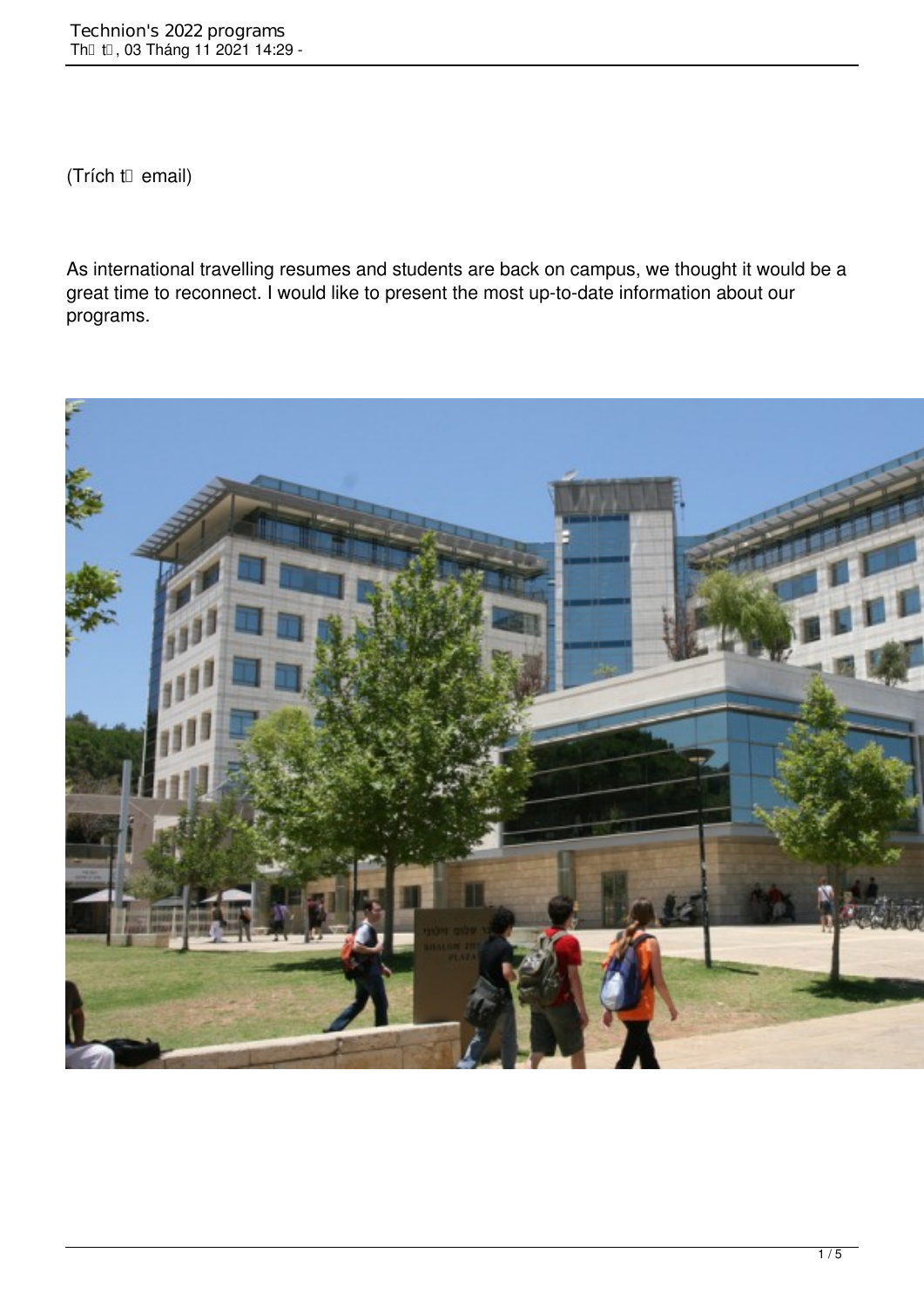**Technion's Undergraduate program for international students:**

The prestigious Bachelor of Science Degree in Mechanical Engineering, taught entirely in English at the Faculty of Mechanical Engineering.

The faculty is internationally recognized for its leadership in research, education, and innovation. Alumni of the program include engineering leaders who hold key positions in high-tech, government, and defense industries in Israel and abroad.

Students are taught by senior academic faculty, scientists, and industry experts, and benefit from a stimulating environment and state-of-the-art laboratories – among the most advanced of their kind.

The program provides students with a strong base knowledge in the engineering sciences, in addition to project-based laboratory and design experiences.

These experiences will develop students' independence, creativity, and leadership in an era of rapid technological change.

Students are exposed to new developments in the fields of micro-systems, biomechanics, and medical robotics, which pose exciting challenges for mechanical engineers, as well as promote opportunities for driving innovation.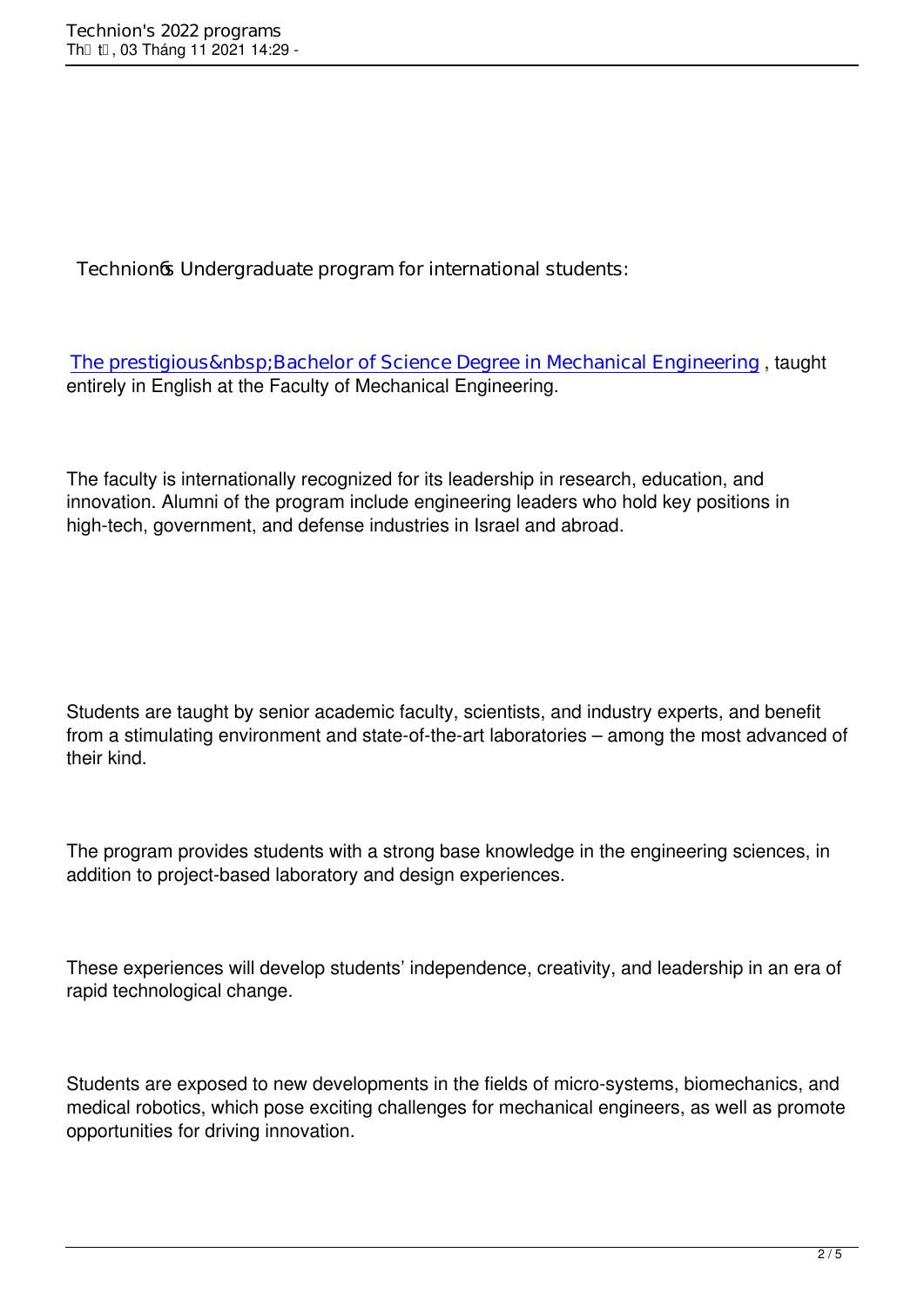In addition to taking care of academic needs, we also provide our students with personal assistants and guidance.

Students will be provided with fully furnished dorm rooms and will be invited to join organized trips around Israel, as well as participate in exciting social and cultural events.

**This year, we thought of creative ways to offer our potential students an opportunity to gain scholarships/discount coupon:**

- Win a discount coupon by solving our **Technion Online Escape room** challenge.

 - Win a **full first year tuition scholarship** by participating in the unique online **Nadav Shoham Robotraffic Competition**

: Build an autonomous robotic car model that can move according to the traffic rules, obey traffic lights and signs signals, and keep a safe distance from other cars.

The 1st place winners in the Careful Driving category **receive a full one-year scholarship to Technion** .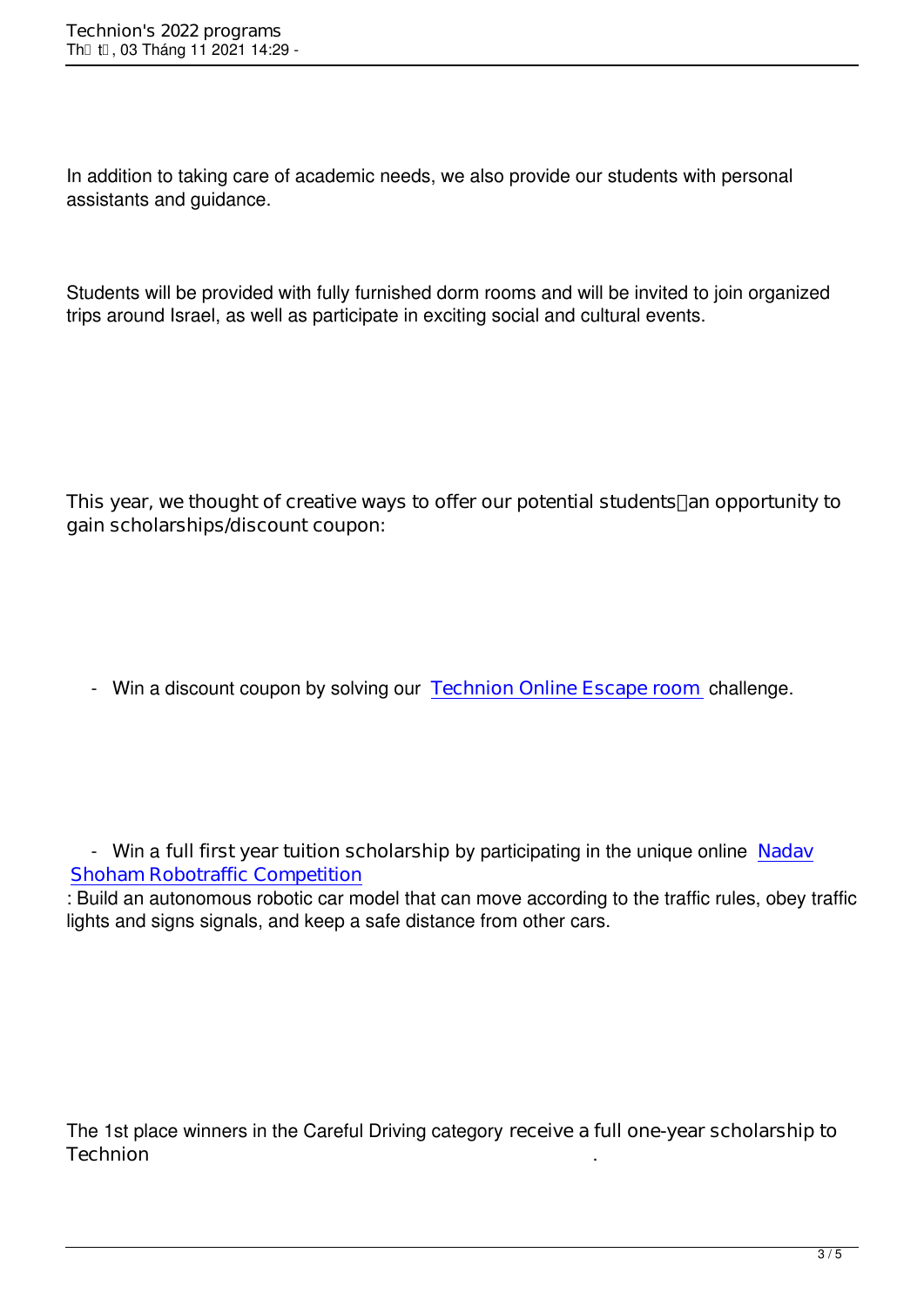- The **early bird application** for the academic year 2022/2023 ends on January 11, 2022. Early bird scholarship is \$3000 off tuition for the first year.

**We also thought of ways to enrich your STEM curriculum with sessions by Technion's most prestige faculties:**

 - Technion's **lesson presentation** on today's most advanced research in Biotechnology and Food Engineering

- Educational professionals and school staff are welcome to watch Technion's online lecture<br>by Assoc. Prof. Ayelet Baram-Tsabari: What is the relevance of science education to **What is the relevance of science education to the ways people use science knowledge in their lives?**

**Technion – Israel Institute of Technology is one of the leading universities in the world for applied research, science and engineering.**